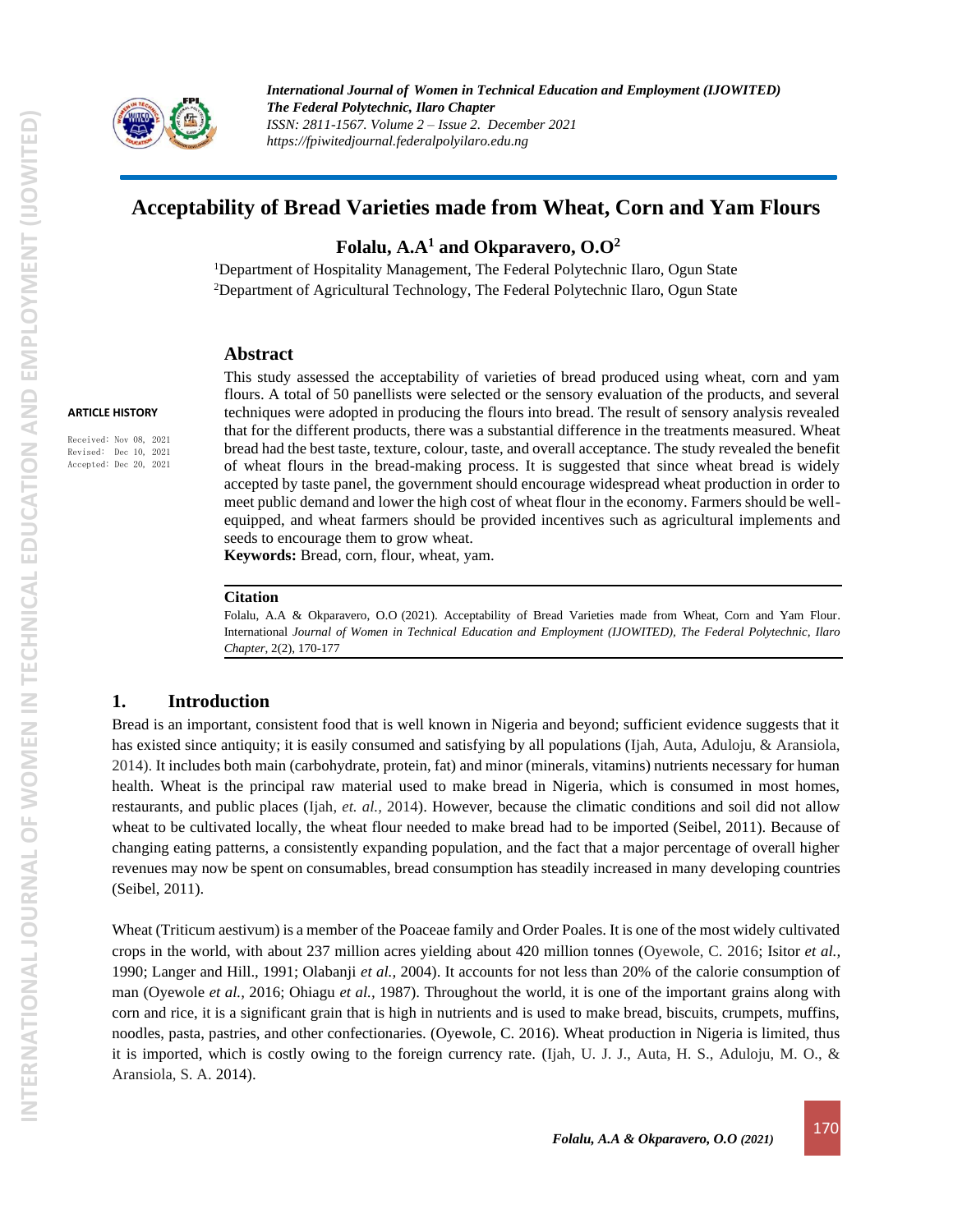

Corn, barley, cassava, and chickpea flours are among the most commonly examined for use in composite flour breads (Bushuk & Hulse, 1974; Almazan, 1990; Defloor et al., 1993; Petrofsky and Hoseney, 1995; Ali *et al*., 2000; H). Corn is a useful crop that benefits both humans and animals; it is a key ingredient in animal feed, as well as in the confectionary industry, where it is used to make bread, popcorn, cornflakes, cake, and corn oil, among other things (Kotancilar *et al.,* 2018). According to research, cornflour alone should not be utilized to form a robust dough structure because cornflour lacks gluten protein, which is the principal storage protein in wheat. (Kotancilar *et al.,* 2018; Islengu *et al.,* 2009).

Yam (Discorea spp.) is a member of the Discoreae family that includes both edible and non-edible species (Amandikwa , Iwe, Uzomah, Olawuni 2015), because some of these yam types are underutilized, product variation with Yam tuber (Discoreae) is limited, it is vital to evaluate the ability of this tuber (Yam) i.e. its flour in creating bread. (Amandikwa et al 2015). The goal of this research is to make bread from three different flours (wheat, corn, and yam) and determine the acceptability, nutritional value, and organoleptic features of the finished product.

## **2. Materials and Methods**

The research was conducted in Hospitality Management Demonstration kitchen Ogun state. The research was qualitative in nature and involved selected staff in Hospitality Management Demonstration kitchen workers from The Federal Polytechnic in Ilaro, Ogun State.

In this study, a total of 50 respondents/panellists were employed, the information needed for the primary source was gathered using a sensory evaluation sheet using Nine (9) point's Hedonic scale, mean and standard deviation was used for the significant difference of the samples.

## **Processing of Yam into Flour**

Yam flour is a fine powder made from the tuber of the yam after it has been processed. Harvesting, sorting, peeling, slicing, washing, blanching, drying, and milling are all steps in the yam flour production process (Adejumo *et al.,* 2013; Soro *et al.,* 2020). Yam is gathered, sorted into different sizes, peeled, the sizes of the sorted yam are decreased by slicing, the yam is then washed and blanched in boiling water for 5 minutes, the pieces of the precooked yam are then permitted to cool for 25 minutes, the yam is then dried, and finally milled. (Soro *et al.,* 2020).

Harvested Yam Tuber

 Sorting Peeling (with knife) Washing (Clean water) Slicing Blanching Oven Drying Milling Sieving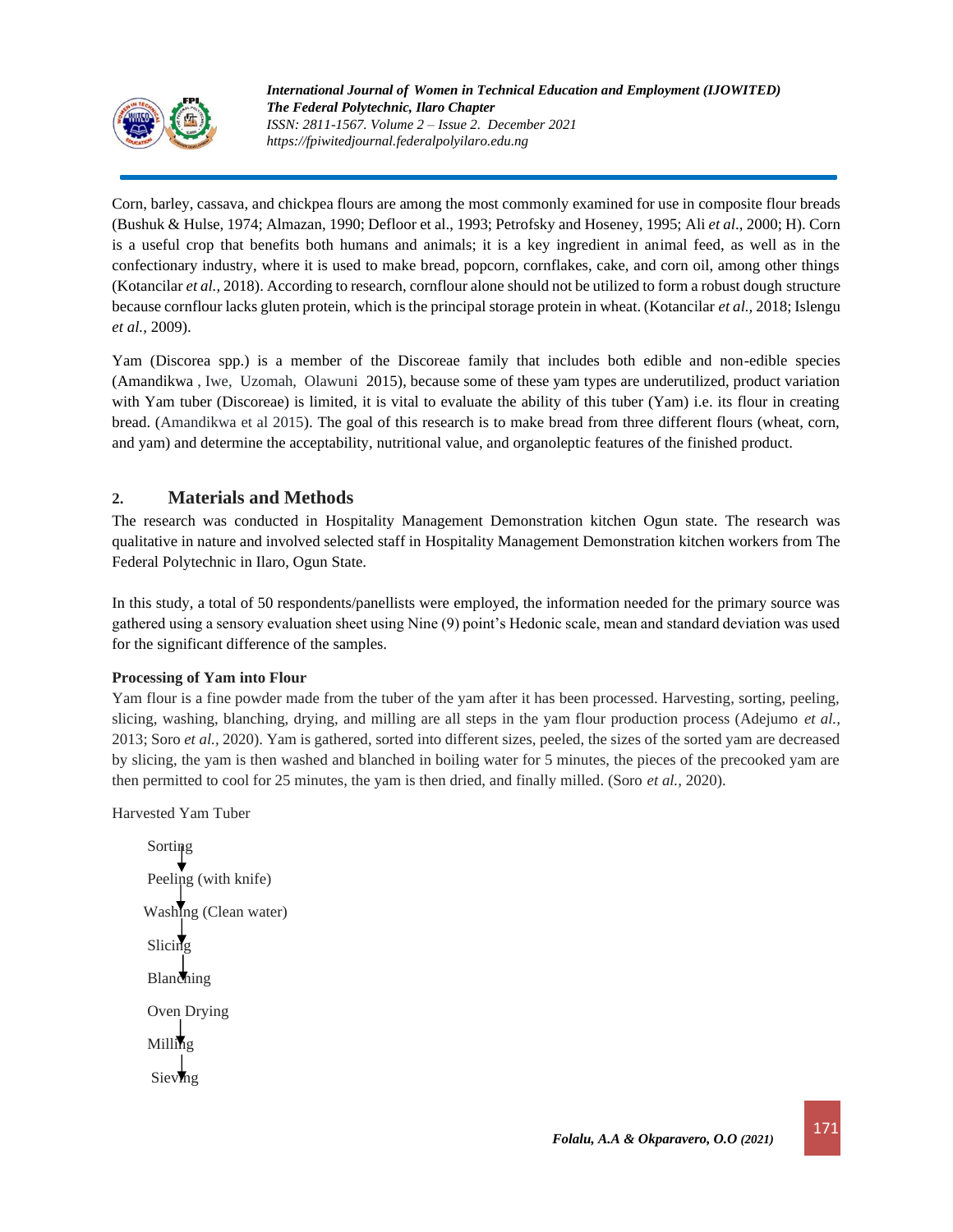

Fig. 1. Flow chart for production of yam into flour (Modified from Ayanogu, 2013 & Ukpabi, 2010).

## **Processing of Corn into Flour**

Maize flour is a golden powder formed from dried corn that has been finely processed (Streit Lizzie, 2019). Cleaning, conditioning, and milling are all steps in the process of turning maize into flour. To avoid contamination, cleaning is done to remove all foreign elements. Conditioning is the process of adding moisture to it and allowing it to soak for a period of time in order to speed up the peeling of the bran. Prior to flour milling, the maize is de-germinated and polished. This is how germ meal, endosperm, and bran are separated. The maize is ground into flour during milling. (Ayang, 2021)

Maize

Cleaning Conditioning

De germination

Milling

Fig 3: flow chart for production of corn flour, (Modified from Ayang; 2021;Jordaan, 2020)

## **Processing of Wheat into Flour**

The processes involved in milling of wheat will be subsequently explained, it includes, cleaning, conditioning and milling. Cleaning removes unwanted materials and prevents contamination; conditioning toughens the germ so it can be separated from the endosperm more easily.

Wheat Cleaning

Conditioning

Milling

Fig 4: flow chart for production of wheat flour

## **Wheat flour recipes**

- (i) 500g wheat all-purpose plus extra for dusting.
- (ii) 100g sugar
- (iii) 2 tsp salt.
- (iv) 7g [yeast.](https://www.bbcgoodfood.com/glossary/yeast-glossary)
- (v) 100g margarine.
- (vi) 300ml water.
- (vii)Pinch of salt.

## **Method of Preparation of Samples**

A combination of 500g corn flour, 2 teaspoons of salt, 100g sugar, and 7g of yeast was mixed in a large stainless (mixing) bowl. A well was made in the centre of the mix and 3 tablespoon of olive oil and 300 millilitres of  $H2<sub>0</sub>$  were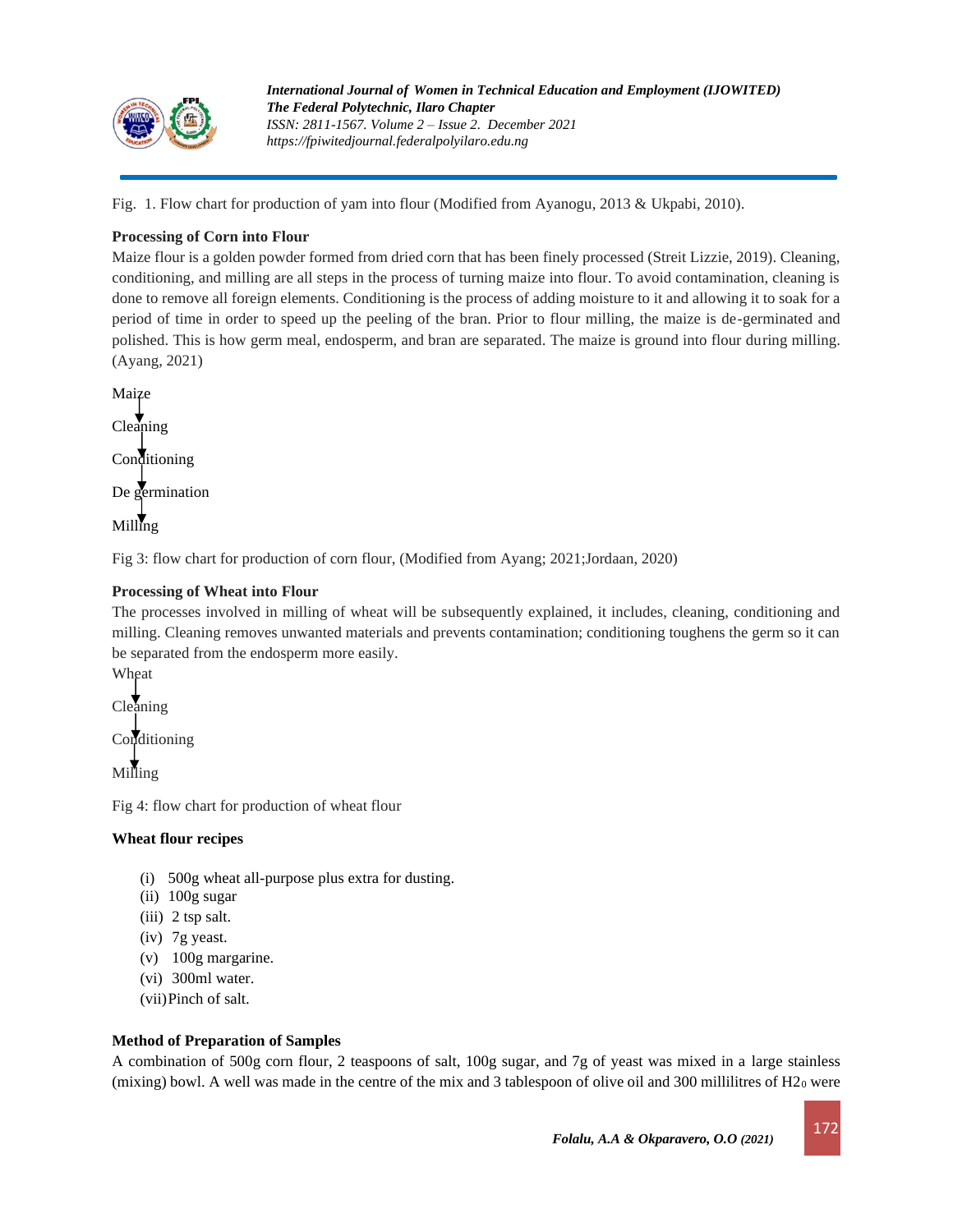

added to stir. The mixture was kneaded for 10 minutes on a lightly floured work surface. The mixture was covered with a baking parchment for one hour to rise to about double of its original size. The baking oven was preheated to 2200◦F after which the dough is dusted with flour and cut with a sharp bread knife to carve to 6cm long into loaves. The dough is baked for 25-30 minutes for a golden-brown colour with a hollow when tapped at the rear. The bread is allowed to cool completely on a wire rack.

## **Corn Flour Recipe**

- (i) 500g corn flour plus extra for dusting.
- (ii) 100g sugar
- (iii) 2 tsp salt.
- (iv) 7g [yeast.](https://www.bbcgoodfood.com/glossary/yeast-glossary)
- (v) 100g margarine.
- (vi) 300ml water.
- (vii) Pinch of salt.

### **Yam Flour Recipe**

- (i) 500g yam plus extra for dusting.
- (ii) 100g sugar
- (iii) 2 tsp salt.
- (iv) 7g [yeast.](https://www.bbcgoodfood.com/glossary/yeast-glossary)
- (v) 100g margarine.
- (vi) 300ml water.
- (vii) Pinch of salt.

## **3. Results and Discussion**

### Table1: organoleptic analysis of the samples

| Treatment      | Appearance              | Colour                       | Texture                      | Taste                        | Flavor                       | Overall<br>acceptability     |
|----------------|-------------------------|------------------------------|------------------------------|------------------------------|------------------------------|------------------------------|
| T <sub>1</sub> | $8.32 \pm 1.02^a$       | $7.80 \pm 1.77$ <sup>a</sup> | $7.88 \pm 1.17$ <sup>a</sup> | $8.24 \pm 1.20^a$            | $7.96 \pm 1.43$ <sup>a</sup> | $8.24 \pm 1.42^a$            |
| T <sub>2</sub> | $8.04 + 1.06^{ab}$      | $7.52 + 1.39$ <sup>a</sup>   | $7.28 + 0.89$ <sup>ab</sup>  | $7.68 + 1.21b$               | $7.60 \pm 1.58$ <sup>a</sup> | $7.60 \pm 1.33$ <sup>a</sup> |
| T <sub>3</sub> | $7.52 \pm 1.29^{\rm a}$ | $7.40 \pm 1.66^a$            | $7.12 \pm 1.39$ <sup>a</sup> | $6.84 \pm 1.57$ <sup>b</sup> | $7.32 + 1.89$ <sup>a</sup>   | $7.52 \pm 1.71$ <sup>a</sup> |

*T1=Wheat flour, T2=Corn flour, T3=Yam flour*

*Values are means and standard deviation (±) of three determinations (n=3) Means followed by the same letter within the same column are not significantly (p>0.05) different according to test.*

### **Appearance**

Across all treatments, all values were substantially different (P*<* 0.05). T1 had the greatest value (8.32±1.02), followed by T2 (8.04 $\pm$ 1.06) (P > 0.05), and T4 had the lowest value (7.84 $\pm$ 1.16). The lowest value (7.52 $\pm$ 1.29) was obtained by T3. This means that the bread samples had a considerable difference in appearance.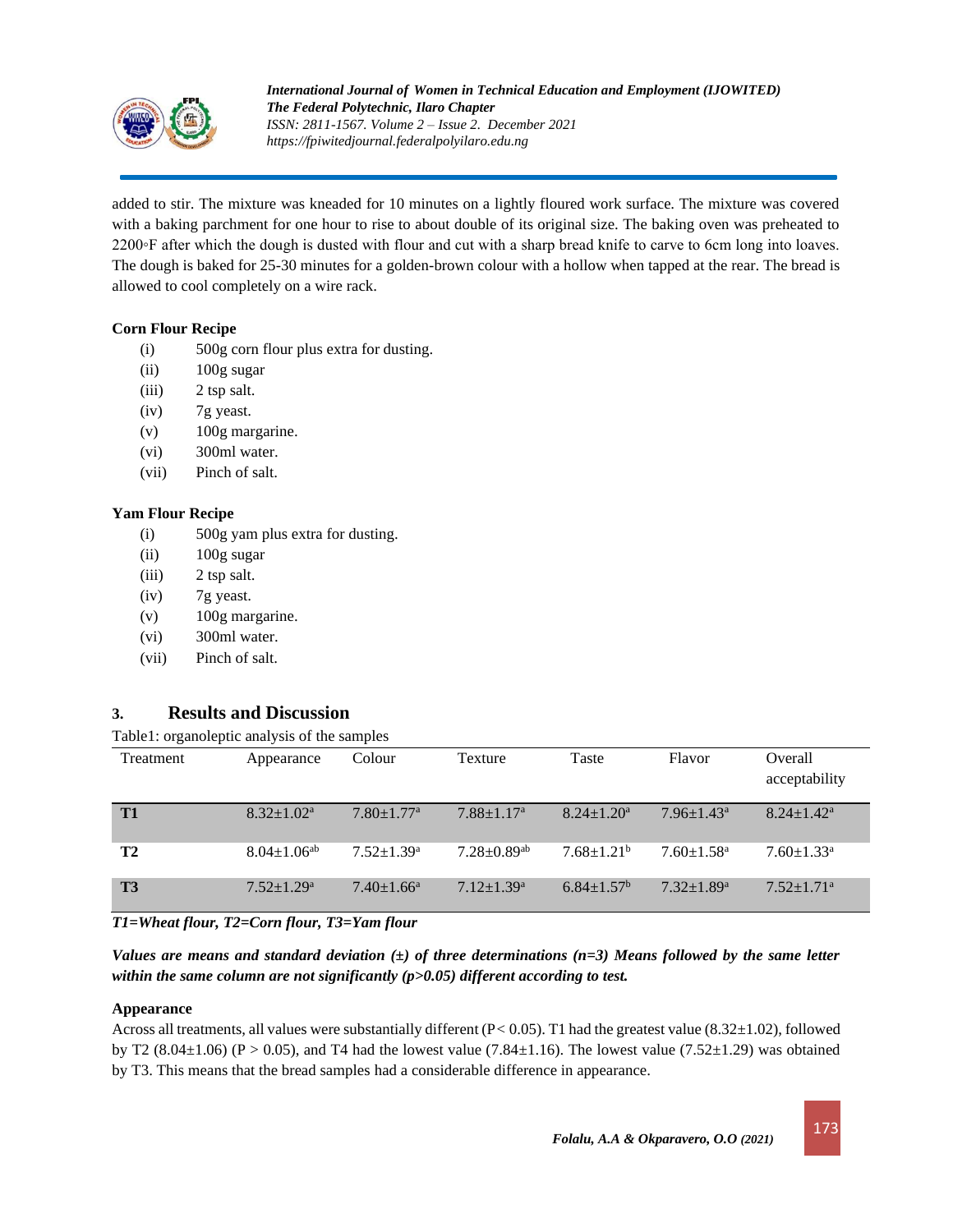

### **Colour**

All values were statistically significant (P*<* 0.05) across all treatments. T1 had the highest value (7.80±1.77), whereas T2 (7.52 $\pm$ 1.39) compared favourably (P > 0.05) to T3, which had the lowest value (7.40 $\pm$ 1.66). This means that there was no discernible change in the color of the bread samples.

### **Texture**

Across all treatments, all values were substantially different (P*<* 0.05). T4 had the highest value (8.18±0.49) in this study, followed by T1 (7.88 $\pm$ 1.17), with no difference between T2 (7.28 $\pm$ 0.89) and T3 (7.12 $\pm$ 1.39). T3 has the smallest value of  $7.12 \pm 1.39$ . This means that there was a major textural difference in the sampled bread.

### **Taste**

Across all treatments, all values were substantially different (P *<*0.05). T1 received the highest score of 8.24±1.20 as a result of this. T3, on the other hand, had the lowest value of  $6.84\pm1.57$ . This revealed a substantial taste variation between the breads.

### **Flavour**

All values were statistically significant (P <0.05) across all treatments. T1 had the greatest score of 7.96 $\pm$ 1.43, while T3 had the lowest score of 7.32±1.89. This suggests that there was no discernible flavor difference between the breads.

### **General Acceptability**

Across all treatments, all values were statistically identical (P 0.05). T3 (7.52 $\pm$ 1.71) has a better score than T2  $(7.60\pm1.33)$ . T1 had the highest value of  $8.24\pm1.42$  points.

#### **DISCUSSION**

The research examines the organoleptic qualities of bread made from wheat, corn, and yam flour mixtures. Descriptive statistics, such as mean and standard error, were used to analyse the data. Furthermore, at a 5% level of significance, also known as Completely Randomized Design (CRD), was performed to see if there was a significant difference in the treatments for any of the parameters. The results of the sensory evaluation's analysis revealed that there was a significant difference in the treatments tested for some of the parameters in this study (i.e.  $P < 0.05$ ). It can be deduced from this research that the wheat bread colour is highly acceptable by the respondents in this research study and is closely or relatively the same colour using all-purpose flour. Also it was revealed in this study that T1 which is wheat flour has a fine texture followed by the corn flour which is T2 in this research came out with a good texture when compared with other samples used in this study. Furthermore, across all treatments, all values were substantially different in the taste. Wheat flour representing T1 in this study has the highest and the greatest value making it more acceptable by the respondents to be used as flour blends or as substitute flour in bread making for human consumption. The taste of the wheat flour which represents T1 in this study tends to come out better and finer compared to other samples with bland or no taste which is in conformity with (Bibiana Dooshima Igbabul *et al.,* 2019) findings. Lastly, wheat flour is generally accepted by the respondents in all ramifications; this finding corroborates with the findings of (Bibiana Dooshima Igbabul *et al.,* 2019) that wheat flour is most preferred in all sensory attributes.

### **4. Conclusion**

Finally, in terms of apperance, color, texture, taste, and flavor, wheat flour bread has the best overall acceptability. As a result of this, producers should focus more on wheat growing for mass consumption thereby increasing its utilization in bakeries and industries for consumer.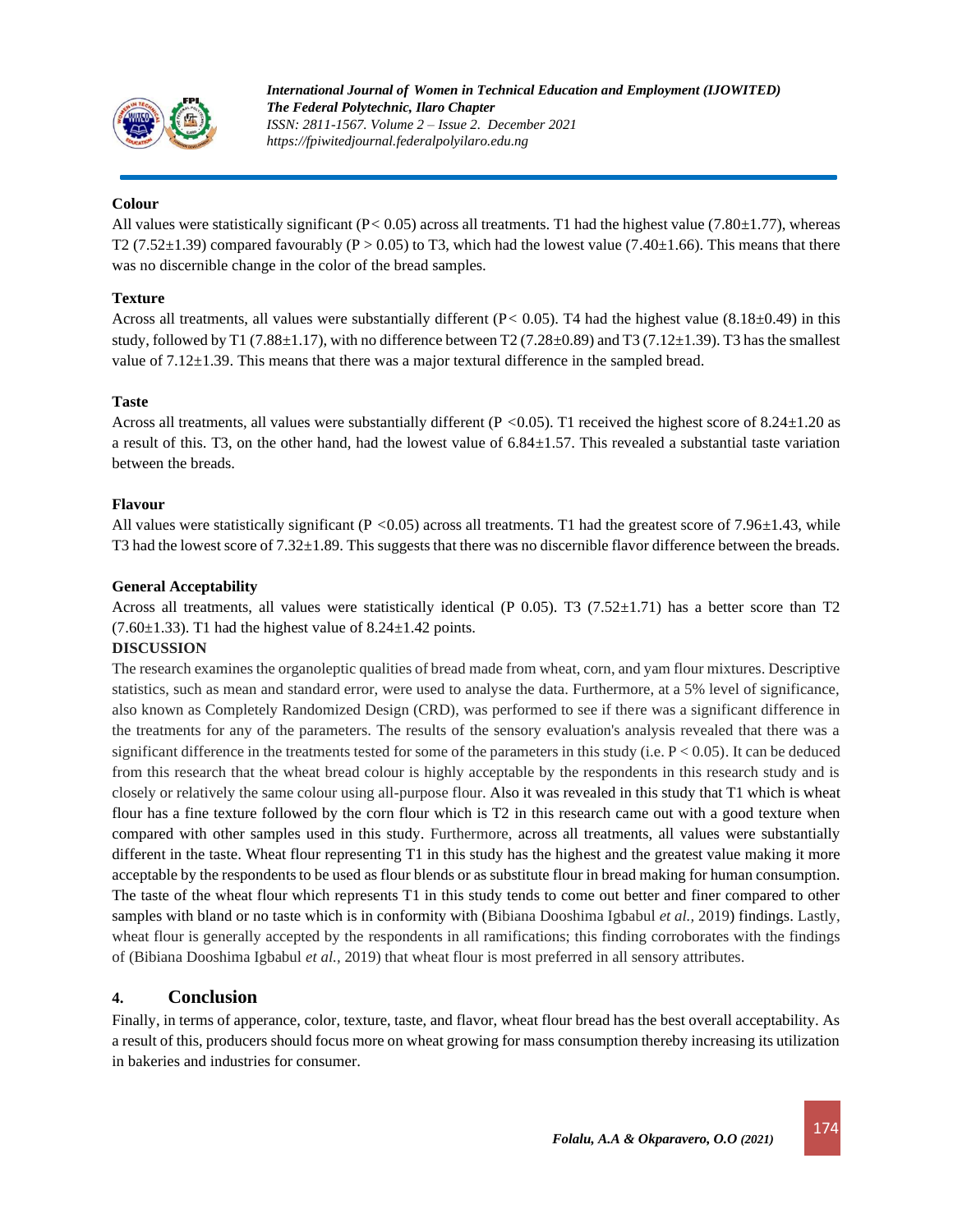

## **References**

- Abdelghafor, R. F., Mustafa, A. I., Ibrahim, A. M. H., & Krishnan, P. G. (2011). Quality of bread from composite flour of sorghum and hard white winter wheat. *Advance Journal of Food Science and Technology* 3, 9-15*.*
- Ahmed, A. R., Mohammed, I., & Senge, B. (2012). Oscillation measurement and creep test of bread prepared from wheat-lupin flours and wheat flour-lupinfibre dough's blends. *Annual Transactions of the Nordic Rheology Society* 20*.*
- Akanbi, T. O., Nazamid, S., Adebowale, A. A., Farooq, A., & Olaoye, A. O. (2011). Breadfruit starch-wheat flour noodles: preparation, proximate compositions and culinary properties. *International Food Research Journal*  18, 1283-1287.
- Ali. H. K., Esam H. M., and Fathy M. D. 2000. Influence of malt on rheological and baking properties of wheat cassava composite flours. Lebensmittel-Wissenschaft and Technological 33, 159-164
- Amandikwa, C., Iwe, M.O., Uzomah, A., & Olawuni, A.I. (2015) Physico-chemical properties of wheat-yam flour c omposite bread, Nigerian *Food Journal*, 33(1), 12-17.
- Alfin F. (2020). Wheat Conditioning and Tempering retrieved on 19th October from <http://millermagazine.com/english/wheat-conditioning-and-tempering/>
- Adejumo, B. A., Okundare, R. O., Afolayan, O. I., & Balogun, S. A. (2013). Quality attributes of yam flour (elubo) as affected by blanching water temperature and soaking time. *Int J Eng Sci*, *2*(1), 216-221.
- Almazan, A.M. 1990. Effect of cassava flour variety and concentration on bread loaf quality. Cereal Chemistry 67, 97-99.
- Ayang, Best Complete Machinery (2021) retrieved from [http://www.flourmillmachine.com](http://www.flourmillmachine.com/)
- Begum, R., Uddin, M. J., Rahman, M. A., & Islam, M. S. (2013). Comparative study on the development of maize flour based Composite bread. *Journal of the Bangladesh Agricultural University,* 11(1), 133–139*.*
- Bibiana, I., Grace, N., & Julius, A. (2014). Quality evaluation of composite bread produced from wheat, maize and orange fleshed sweet potato flours. *American Journal of Food Science and Technology*, *2*(4), 109-115.
- Bushuk, W. and Hulse, J.H. (1974). Dough development by sheeting and its application to bread production from composite flours. *Cereal Science Toda,y* 19: 424-427.
- Defloor, I., Nys, M. and Delcour, J. A. (1993). Wheat starch, cassava starch, and cassava flour impairment of the bread making potential of wheat flour. *Cereal Chemistry,* 78, 525–530.
- Ijah, U. J. J., Auta, H. S., Aduloju, M. O., & Aransiola, S. A. (2014). Microbiological, nutritional, and sensory quality of bread produced from wheat and potato flour blends. *International journal of food science*, *2014*.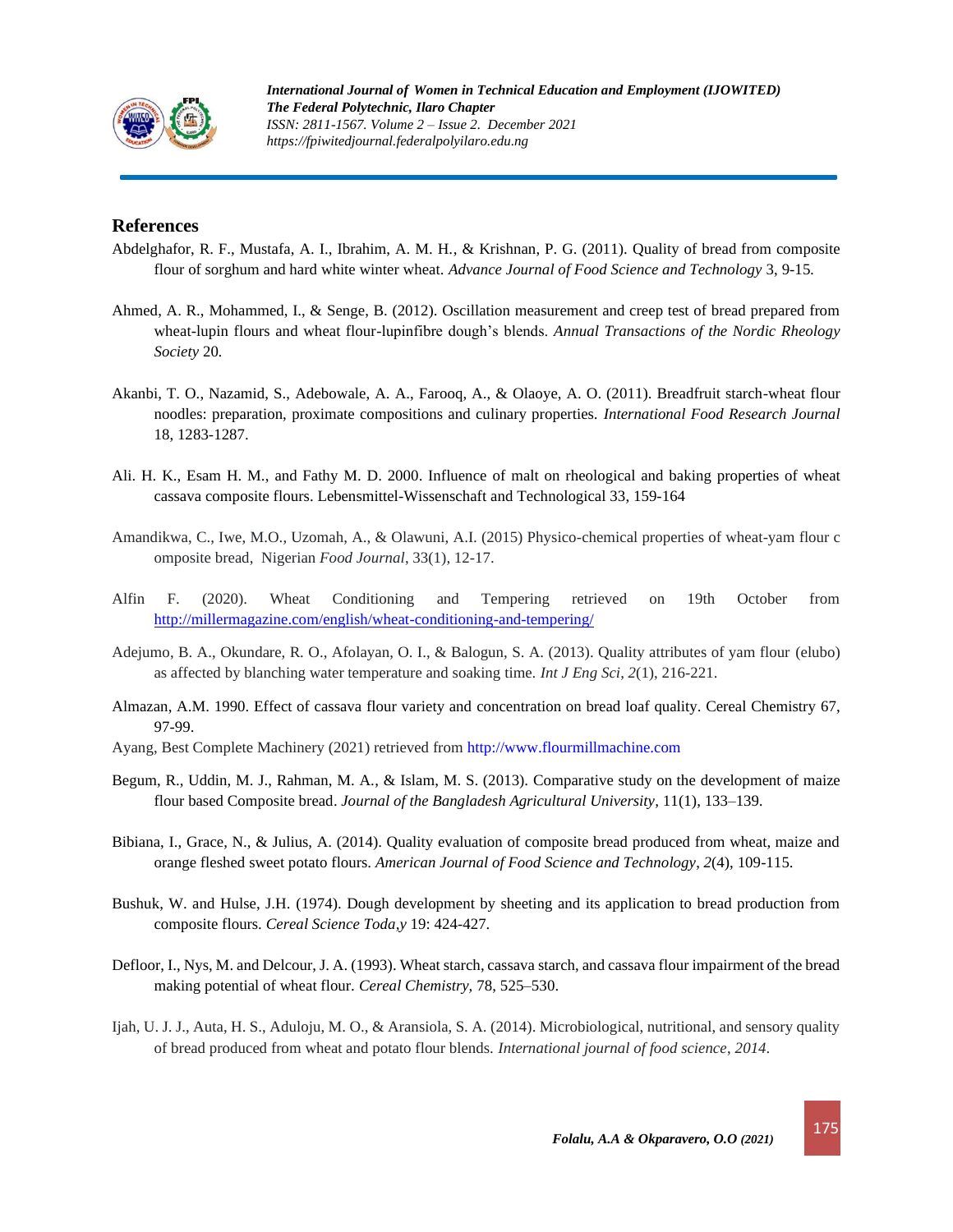

- Isitor, S.U., Poswal, M.A.T., Shebayan, J.A.Y., & Yakubu, R.Y. (1990). The accelerated wheat production programme in Nigeria: A case study of Bauchi State. In: Olabanji, O.G., Omeje, M.U., Mohammed, I., Ndahi, W.B. & Nkema, I. (2007). Wheat In Cereal Crops of Nigeria: Principles of Production and Utilization, xxii, 337 (Idem, N.U.A. and F.A. Showemimo edited) pp 230 – 249.
- İşleroğlu H, Dirim, S.N.,& Ertekin FK (2009). Gluten İçermeyen, Hububat Esaslı Alternatif Ürün Formülasyonları ve Üretim Teknolojileri. GIDA, 34, 29-36.
- Kihlberg, I. (2004). Sensory quality and consumer perception of Wheat bread: Towards sustainable production and consumption. Effects of farming system, year, technology, information and values (Doctoral dissertation, Acta Universitatis Upsaliensis).
- Jordaan J. (2020). A simple breakdown of milling process, Retrieved on 19th of October, 2021 from [http://blog.roff.co.za/blog/maize.](http://blog.roff.co.za/blog/maize)
- Kotancılar, H. Güdük, H and Seyyedcheraghi, K "The effect of the using corn flour level and additive type on qualit y of corn bread", *Dicle Üniversitesi Fen Bilimleri Enstitüsü Dergisi*, 7(3), 102-115
- Langer, R.H.M and Hill, G.D (1991). Physiological Basis of Yield: Agricultural Plants, Cambridge University Press,
- Mepba, H., Eboh, L., and Nwaojigwa, S. U. 2011. Chemical composition, functional and baking properties of wheatplantain composite flours. *African Journal Food, Agriculture, Nutrition and Development* 7, 1–22.
- Ohiagu, C.E., Ahmed, A. Orakwe, F.C., Maurya, P., Ajayi, O., Falaki, A. & Kaul, N. (1987). A National Wheat Production Strategy: 1987 – 1996. Prepared by Cereal Research Programme, IAR, ABU, Zaria for FACU 67pp
- Olabanji, O.G., Omeje, M.U., Mohammed, I., Ndahi, W.B., & Nkema, I. (2007). Wheat. In Cereal Crops of Nigeria: Principles of Production and Utilization, xxii, 337 (Idem, N.U.A. and F.A. Showemimo edited) pp 230 – 249.
- Oyewole, C. (2016). *The wheat crop* (pp. 1-16). Technical report, Department of Crop production, Faculty of Agriculture, Kogi state University.
- Papageorgiou, M., & Skendi, A. (2018). Introduction to cereal processing and by-products. In Sustainable Recovery and Reutilization of Cereal Processing By-Products. *Woodhead Publishing*, 1-25
- Petrofsky, K.E. and Hoseney, R.C. 1995. Rheological properties of dough made with starch and gluten from several cereal sources. *Cereal Chemistry*, 72, 53-58.
- Soro, S., Kouassi, K. J. D., Konan, H. K., & Kouadio, E. J. (2020). Appropriate Ratio of Wild Yam (D. praehensilis) Flour To Add To Wheat Flour For Breadmaking Process. *European Journal of Biology and Biotechnology*, *1*(2).
- Streit Lizzie, ( 2019) Corn starch vs Cornfour. Retrieved on 18th from http://www.health.com>nutrition.
- Siebel, W. (2011). Future of flours composite flours.*Downloaded from www.muehlenchemie.de/ downloads-futureof-flours/fof\_kap\_16.pdf on 3/12/2011*.